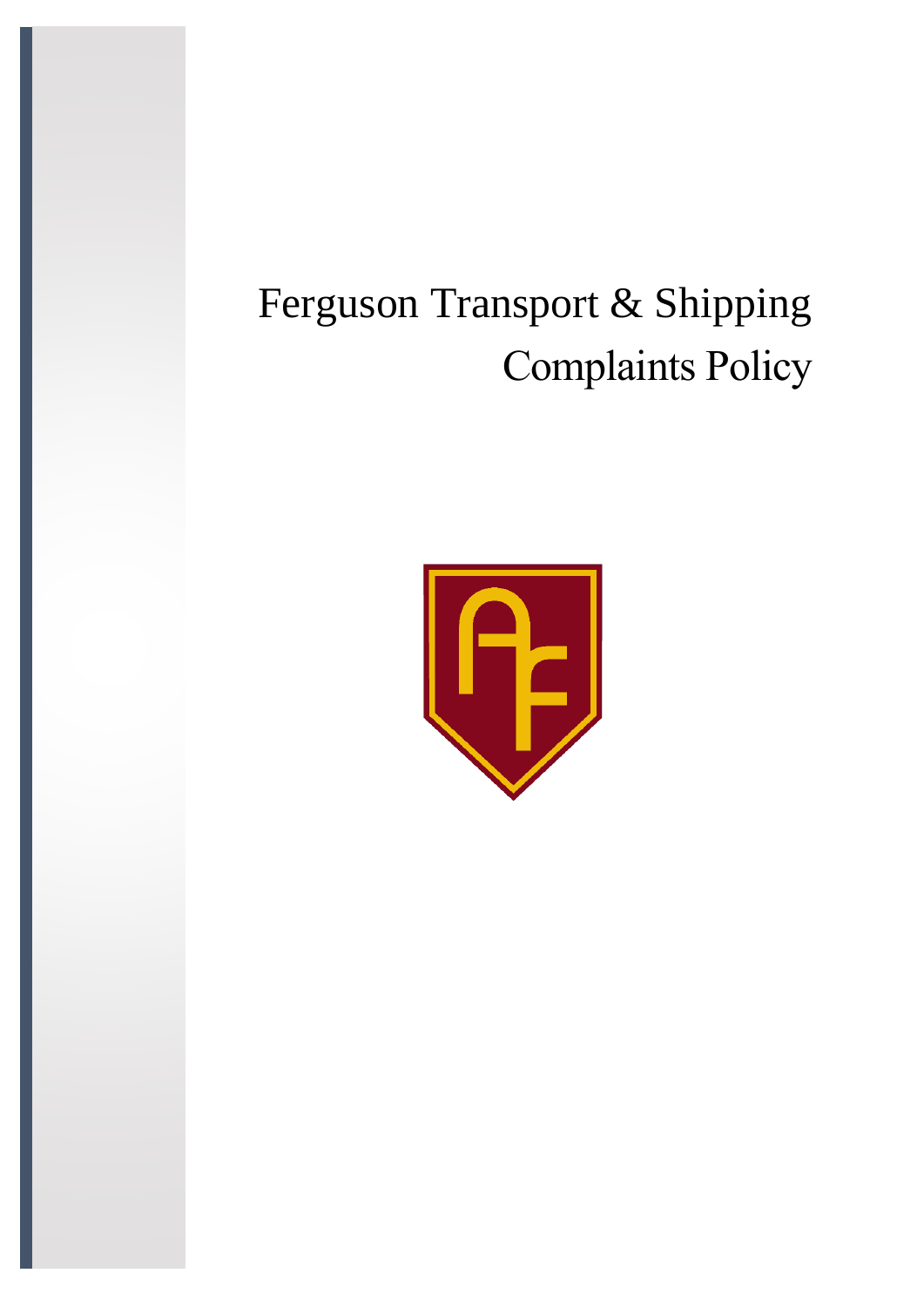## **Table of Contents**

| $1 \quad$    | 1.3 |  |  |  |  |
|--------------|-----|--|--|--|--|
| $\mathbf{c}$ |     |  |  |  |  |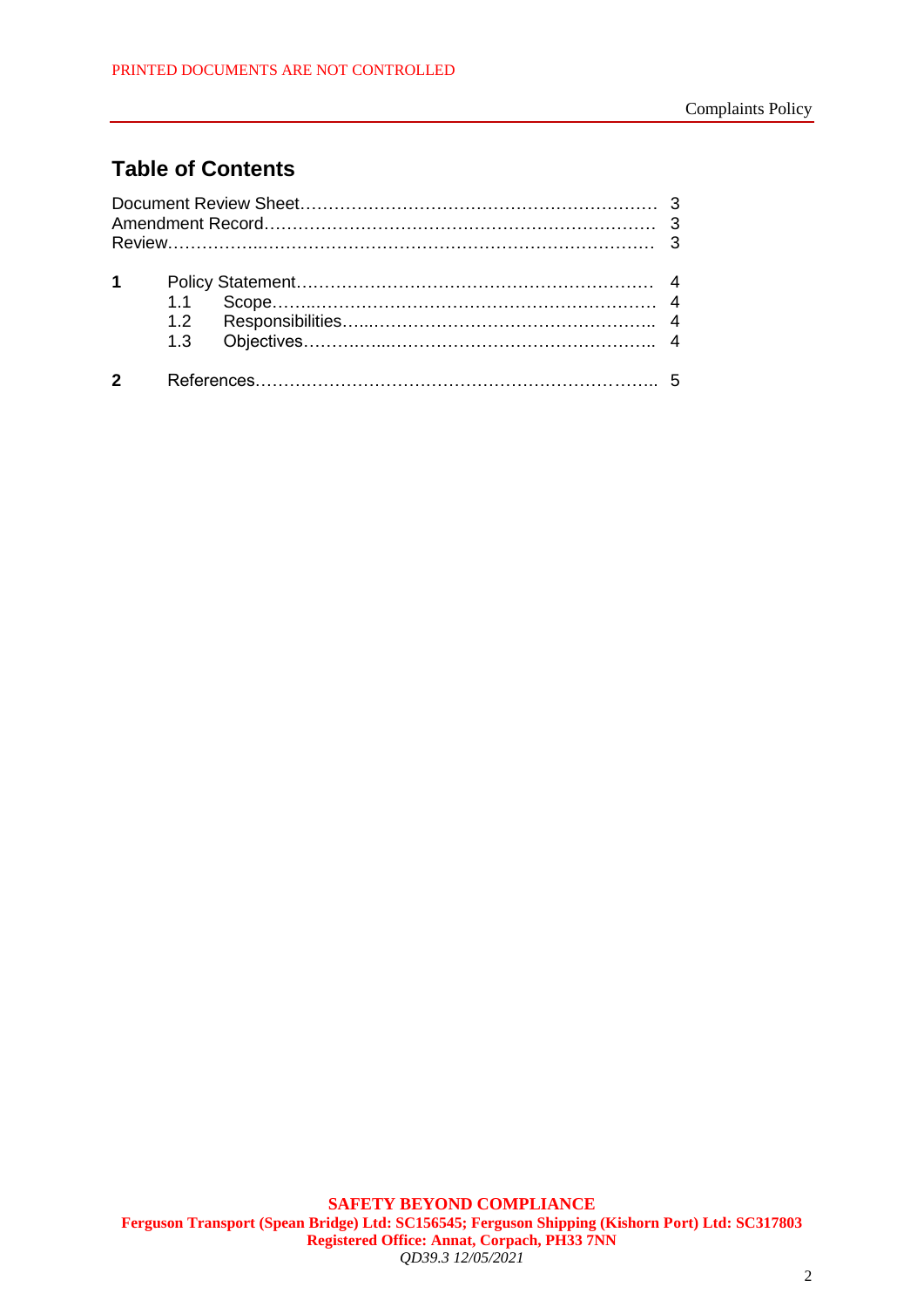#### **Document Review Sheet**

The authorisations below certify that this document has been reviewed and accepted, and demonstrates that the individuals are aware of all the requirements contained herein and are committed to ensuring their provision.

|                | Name                  | <b>Position</b>                         | Date       |
|----------------|-----------------------|-----------------------------------------|------------|
| Authorised by: | <b>Frank Davidson</b> | Head of SHEQ                            | 02/06/2021 |
| Reviewed by:   | <b>Tracy Cuthbert</b> | Management<br><b>Systems Controller</b> | 02/06/2021 |

#### **Amendment Record**

This document is reviewed regularly to ensure relevance to the systems and process that it defines. A record of contextual additions or omissions is given below.

| Amendment<br>Date | Revision<br>Guide<br>Page<br>(Numbers) | Context                                                                                                                                                                                                    | <b>Initials</b> |
|-------------------|----------------------------------------|------------------------------------------------------------------------------------------------------------------------------------------------------------------------------------------------------------|-----------------|
| 12/05/2021        | Whole                                  | Minor spelling/grammar amendments. Format<br>updated to match other policies (title page,<br>contents, amendment record, etc.). References<br>updated. Details added to align with revised<br>SHEQ policy. | KH              |
|                   |                                        |                                                                                                                                                                                                            |                 |
|                   |                                        |                                                                                                                                                                                                            |                 |

#### **Review**

This policy will be reviewed annually, or earlier, if the management of Ferguson Transport and Shipping feel that working practices or the working environment has significantly changed.

| Name:            | Frank Davidson |
|------------------|----------------|
| Position:        | Head of SHEQ   |
| Signature:       |                |
| Date:            | 02/06/2021     |
| Date for Review: | 02/06/2022     |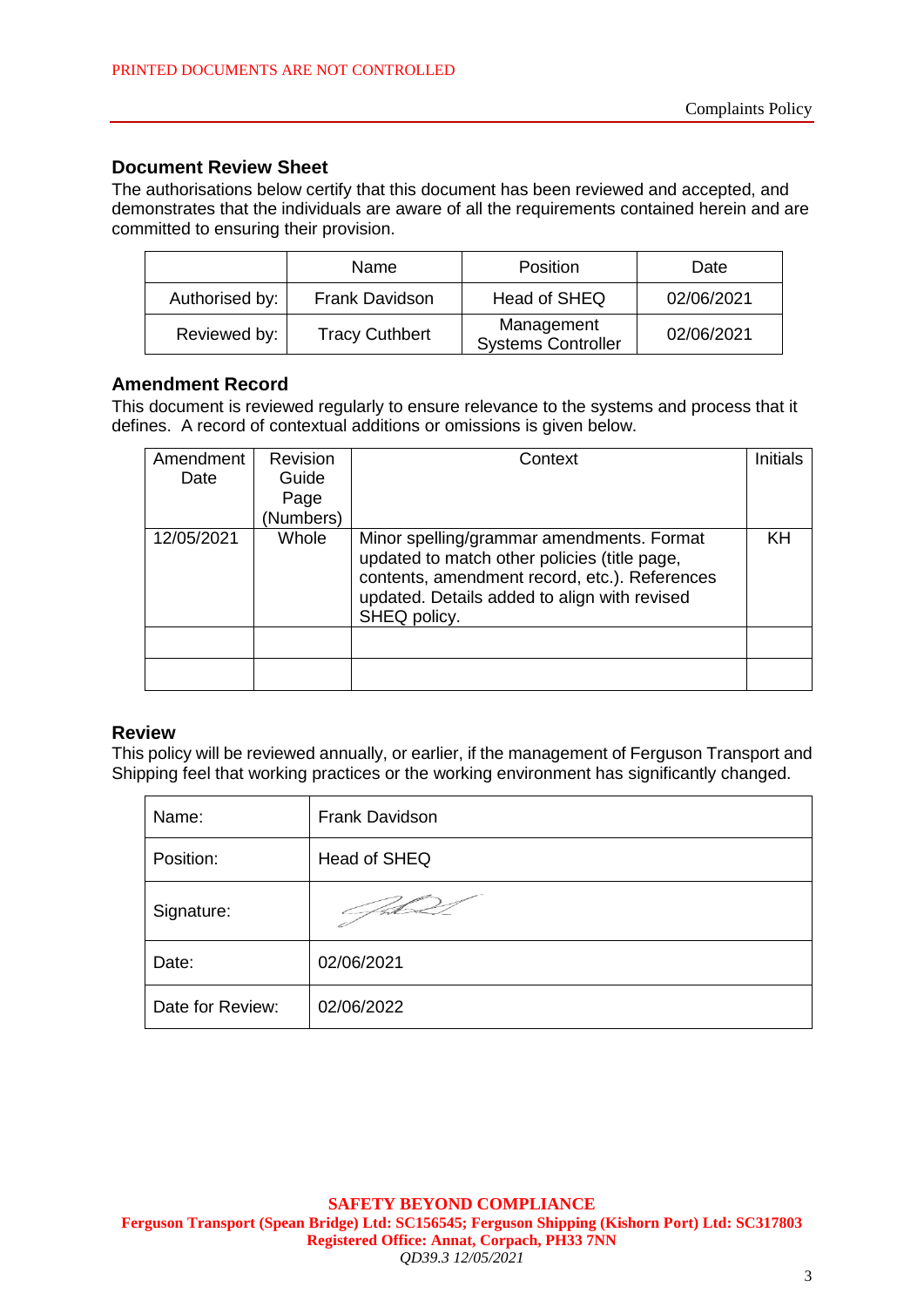#### **1 Policy Statement**

This policy is intended to set out the values and principles underpinning Ferguson Transport and Shipping's approach to incoming complaints.

Ferguson Transport and Shipping recognises the importance of listening to employees, customers and third parties, especially when feedback comes in the form of a complaint. It is therefore policy that any complaints are dealt with effectively and efficiently. Where complaints are received from our customers, they will be resolved in conjunction with the customer's complaints policy.

#### **1.1 Scope**

This policy applies to all staff irrespective of their position within the company and exists to ensure that all complaints and other issues are dealt with as promptly, efficiently and effectively as possible.

#### **1.2 Responsibilities**

The policy aims to ensure that each issue or complaint is allocated to one single point of contact (SPOC) who will deal with the issue from start to completion. This provides reassurance and prevents the feeling of 'being passed from pillar to post'.

The SHEQ department assesses the legitimacy of initial complaints and registers them given they are founded before allocating the complaint to the appropriate manager who will become the SPOC for handling the situation.

#### **1.3 Objectives**

This policy will assist in ensuring that the company maintains its good trading name and its good relationships within the local and wider communities. The policy will also assist in ensuring that employees feel that any complaints they may have are taken seriously, addressed and resolved.

Ferguson Transport & Shipping will ensure that:

- All complaints/issues will be taken seriously and resolution will be prompt;
- All complaints/issues will be acknowledged within one hour of receipt;
- All complaints will be verified for authenticity before remedial work is attempted;
- All attempts will be made to resolve and close out all complaints/issues within two working days;
- If required, the Local Authority and/or SEPA will be notified;
- The complainant will be updated every day after submitting their initial report;
- In the event that a complaint needs to remain open for longer than five days to ensure a satisfactory conclusion, the complainant will be given a guideline as to when the complaint will be closed;
- All complaints/issues will be logged on the company's non-conformance register to ensure that a robust audit trail is maintained, root causes are identified and issues are closed out fully;
- All complaints/issues will be initially sent to SHEQ for assessment and registration. SHEQ will then allocate the complaint/issue to the appropriate manager to deal with to prevent escalation;

#### **SAFETY BEYOND COMPLIANCE**

**Ferguson Transport (Spean Bridge) Ltd: SC156545; Ferguson Shipping (Kishorn Port) Ltd: SC317803 Registered Office: Annat, Corpach, PH33 7NN** *QD39.3 12/05/2021*